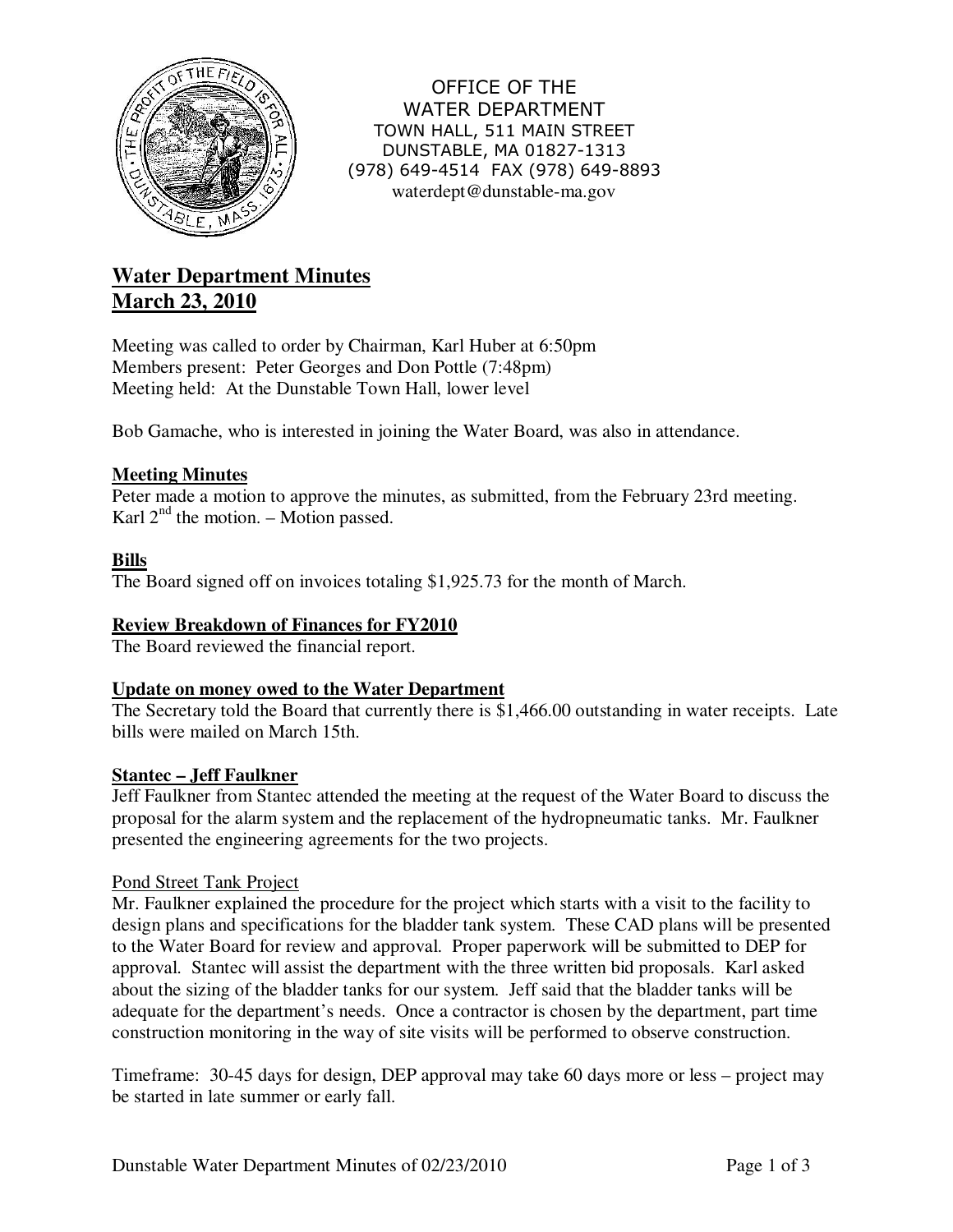

OFFICE OF THE WATER DEPARTMENT TOWN HALL, 511 MAIN STREET DUNSTABLE, MA 01827-1313 (978) 649-4514 FAX (978) 649-8893 waterdept@dunstable-ma.gov

# **Telemetry Alarm Project**

Jeff explained that when he and Karl had originally spoken, they based their discussions on installing telephone lines to the pump station. The department has since decided that they would like to go with the concept of a wireless system. Karl researched the Sensaphone system which is limited to four alarm points. The Raco system allows for more which seems to be the system that would work best for the Water Department. There could be up to eleven points for the pump station and three for the hydro tank station. Jeff did say that there would be an additional cost for installing fire alarm capability, if the department decides they want to add that to the alarm point.

Peter asked about warranties. Jeff said that there is usually a 1 year warranty with the installation contractor and a 3-5 year manufacturer warranty for the equipment. Peter also asked how much of the project cost is retained. Jeff said 5%.

Timeframe: 30 days for design. Project could be started in May/June.

After discussion, Peter made the motion to go into agreement with Stantec for the engineering design of the alarm system project and the hydropneumatic tank replacement, subject to Town Counsel approval. If Town Counsel can not review the agreement by Thursday afternoon, the Board will enter into agreement without review. Karl  $2<sup>nd</sup>$  the motion. – Motion approved.

Don Pottle arrived at the meeting 7:48pm.

Peter left meeting at 7:50pm.

## **Invoice/Payroll Authorization**

The Secretary received a notice from the Town Accountant asking for guidance on the way invoices/payroll should be handled by the department. The Board had previously discussed invoices:

The Board agreed on the following on 1/27/2009:

*Peter made a motion to give authority to allow the Chairman to sign off on invoices, outside of a meeting, up to \$575*. *Don 2nd the motion. – Motion passed.* 

*Although not part of the motion, Peter asked if the Board agreed that in the case that an expense needed immediate authorization from the Board and the Chairman was not available, that the remaining two Board members could make the authorization. Karl and Don agreed with Peter.* 

The Board agreed that with the Secretary's payroll, she may submit it to the Town Treasurer when due, without signatures. After approved by the Board the following meeting, a copy will be given to the Town Accountant.